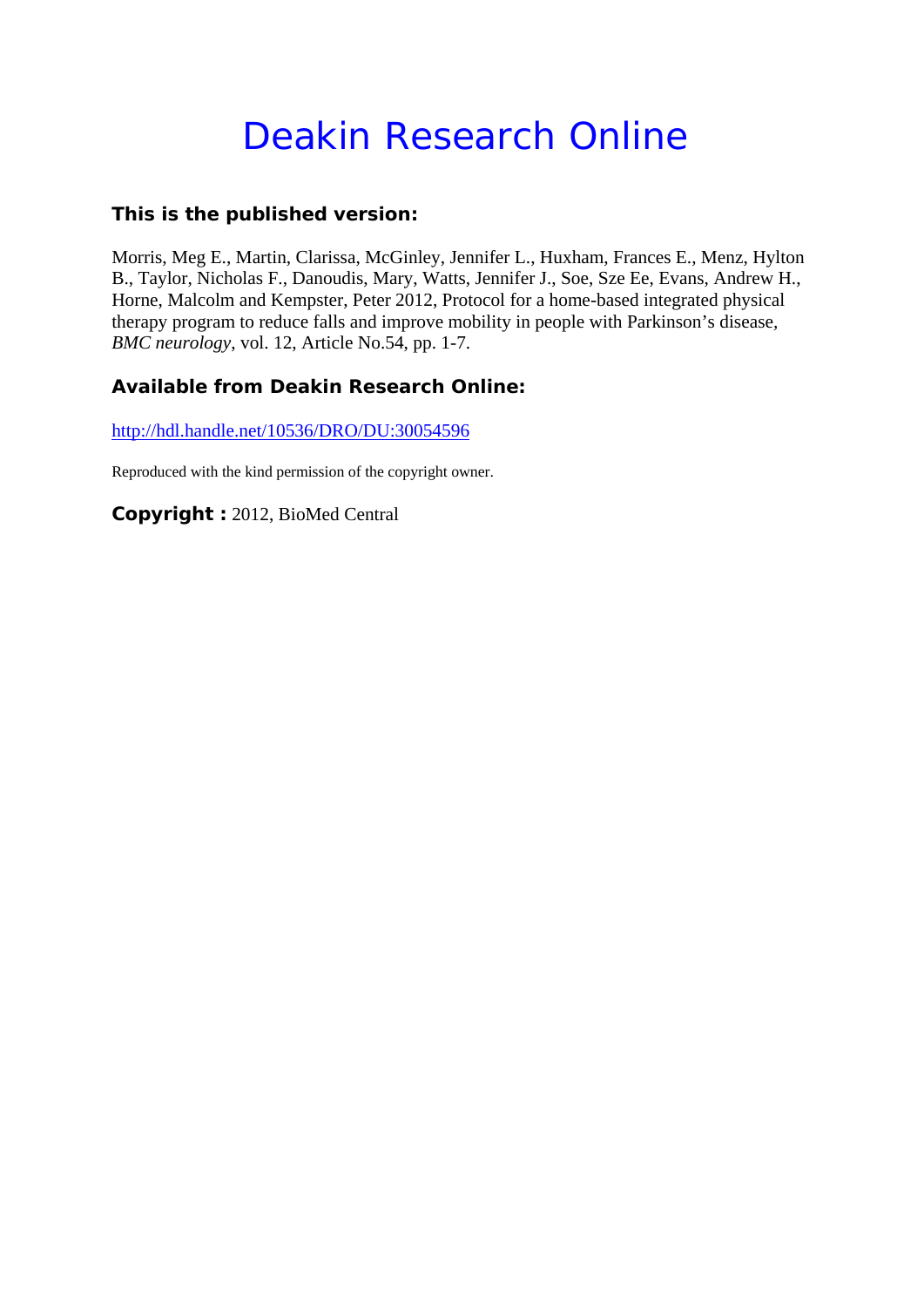# **STUDY PROTOCOL** And the set of the set of the set of the set of the set of the set of the set of the set of the set of the set of the set of the set of the set of the set of the set of the set of the set of the set of the



# Protocol for a home-based integrated physical therapy program to reduce falls and improve mobility in people with Parkinson's disease

Meg E Morris<sup>1,3\*</sup>, Clarissa Martin<sup>1</sup>, Jennifer L McGinley<sup>1</sup>, Frances E Huxham<sup>1</sup>, Hylton B Menz<sup>1,2</sup>, Nicholas F Taylor<sup>2,3</sup>, Mary Danoudis<sup>1</sup>, Jennifer J Watts<sup>1,4</sup>, Sze-Ee Soh<sup>1</sup>, Andrew H Evans<sup>5</sup>, Malcolm Horne<sup>6</sup> and Peter Kempster<sup>7</sup>

# Abstract

**Background:** The high incidence of falls associated with Parkinson's disease (PD) increases the risk of injuries and immobility and compromises quality of life. Although falls education and strengthening programs have shown some benefit in healthy older people, the ability of physical therapy interventions in home settings to reduce falls and improve mobility in people with Parkinson's has not been convincingly demonstrated.

Methods/design: 180 community living people with PD will be randomly allocated to receive either a home-based integrated rehabilitation program (progressive resistance strength training, movement strategy training and falls education) or a home-based life skills program (control intervention). Both programs comprise one hour of treatment and one hour of structured homework per week over six weeks of home therapy. Blinded assessments occurring before therapy commences, the week after completion of therapy and 12 months following intervention will establish both the immediate and long-term benefits of home-based rehabilitation. The number of falls, number of repeat falls, falls rate and time to first fall will be the primary measures used to quantify outcome. The economic costs associated with injurious falls, and the costs of running the integrated rehabilitation program from a health system perspective will be established. The effects of intervention on motor and global disability and on quality of life will also be examined.

Discussion: This study will provide new evidence on the outcomes and cost effectiveness of home-based movement rehabilitation programs for people living with PD.

**Trial registration:** The trial is registered on the Australian and New Zealand Clinical Trials Registry (ACTRN12608000390381).

Keywords: Parkinson's disease, Accidental falls, Randomized controlled trial, Falls prevention

# Background

Most people with idiopathic Parkinson's disease (PD) live at home or in the community. A major aim of physical therapy is to enable them to remain at home safely for as long as possible [1-3]. Even though it is estimated that more than 7 million people worldwide have PD [4], there have been few investigations of the most effective homebased exercise and rehabilitation programs for those with

\* Correspondence: m.morris@unimelb.edu.au

this debilitating condition. Falls occur often in people with idiopathic PD as the disease progresses [5,6], with fall rates of over 60% per annum reported [7,8]. More than half of these individuals fall more than once every year [8-10]. It appears likely that the cognitive difficulties frequently associated with PD aggravate the risk of falling, particularly by impairing attention [11].

Potential injury is not the only adverse consequence of a fall. Falling may lead to a fear of falling [12,13], which can in turn result in further falls [14,15]. In people with PD, fear of falling has been associated with an increased risk of frequent falls [16]. Falls often lead a person to reduce their activity levels [14,17,18], community



© 2012 Morris et al.; licensee BioMed Central Ltd. This is an Open Access article distributed under the terms of the Creative Commons Attribution License (http://creativecommons.org/licenses/by/2.0), which permits unrestricted use, distribution, and reproduction in any medium, provided the original work is properly cited.

<sup>&</sup>lt;sup>1</sup>Department of Physiotherapy, The University of Melbourne, Carlton, VIC 3010, Australia

<sup>&</sup>lt;sup>3</sup>Department of Physiotherapy, Faculty of Health Sciences, La Trobe University, Bundoora, VIC 3086, Australia

Full list of author information is available at the end of the article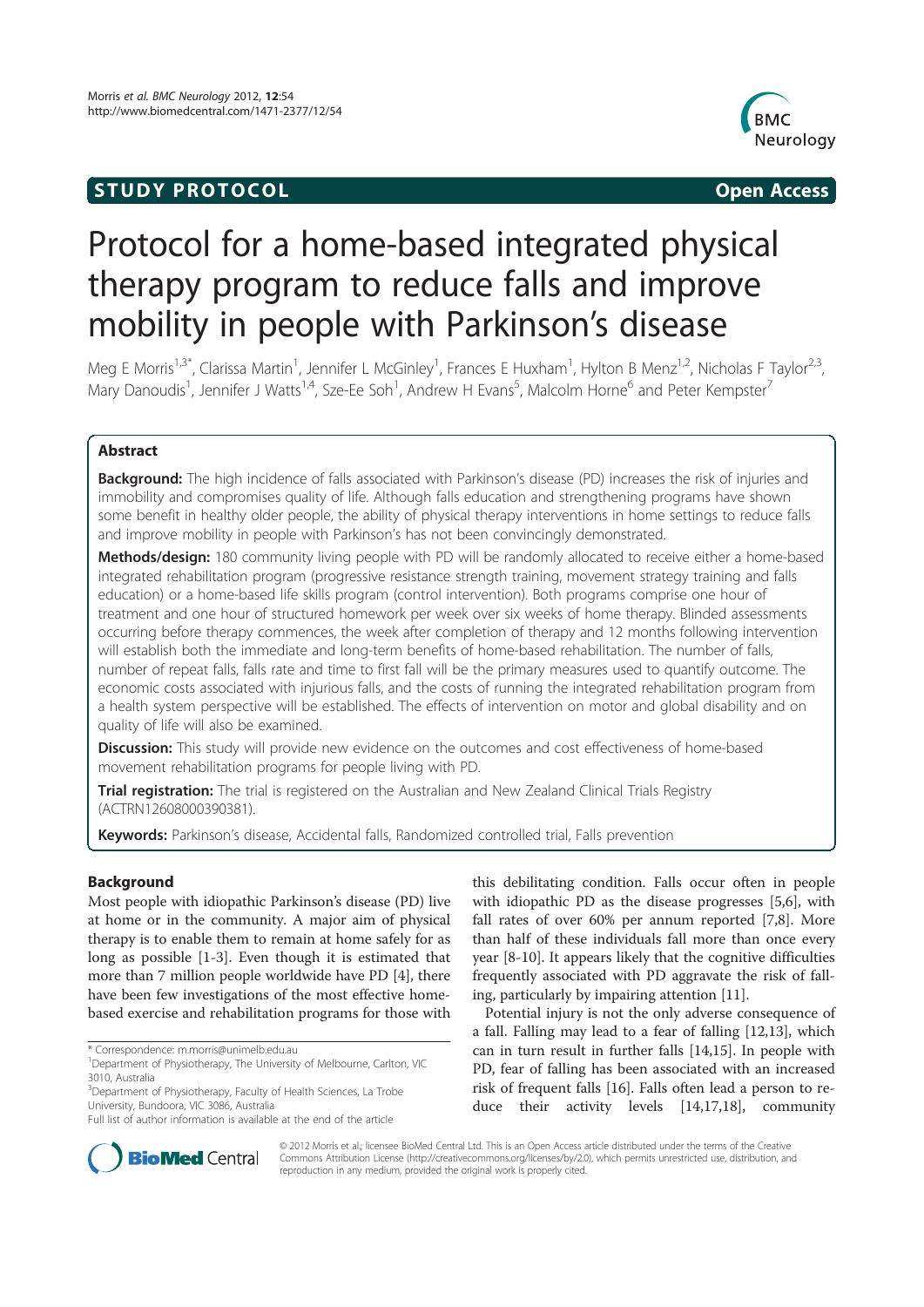ambulation [19] and their participation in outdoor activities [20], leading to loss of fitness and independence.

Falls not only compromise quality of life [21], but can sometimes impact negatively on caregiver quality of life, with reported issues including depression, sustained productivity losses, fear for their spouse, and injuries sustained in trying to prevent their spouse's fall [22,23]. The costs from health care service utilization following falls are also substantial [24]. A recent study [25] found annual direct costs of medical care in the USA to be \$US23,101 per person in people with PD and only \$US11,247 in matched controls, noting that falls were substantial contributors to the difference.

There are several approaches to physical therapy that can be delivered within the home. One effective method, known as movement strategy training (MST), teaches the individual to compensate for the disabling movement disorders that occur in PD. Based on studies by Morris and Iansek [2,26,27], these strategies teach people to use attentional strategies to consciously bypass the basal ganglia, instead using the frontal cortex to initiate and execute functional activities. Motor performance is enhanced by the use of structured practice, which breaks down complex movement sequences into segments and focuses attention on each segment before practicing the activity as a whole. Additional components of MST are the mental rehearsal of forthcoming movements, conscious focus on the movement as it occurs, and the use of supplementary visual or auditory cues. While MST can improve the ability to move [28], its ability to prevent falls within the home and community has not yet been confirmed.

Progressive resistance strength training (PRST) is an exercise therapy that can increase the ability of muscles to generate force. Strength is reduced in many people with PD [29,30] most likely because hypokinesia and aging lead to reduced physical activity and disuse. There is preliminary evidence that PRST for people with Parkinson's can result in increased muscle strength and hypertrophy [31], improved walking ability [30] and enhanced balance [32,33]. Although PRST has been shown to reduce falls in people with musculoskeletal conditions such as osteoporosis [34], it remains to be seen whether PRST can minimize falls and reduce injuries in people with PD who live at home.

Education packages about the causes and prevention of falls have successfully reduced falls incidence in older people without PD, both in acute and sub-acute care [35] and as part of a multi factorial intervention in community dwelling older people [36-38]. Because PD is more prevalent in the aged population, people with this chronic condition are likely to experience many of the same risk factors for falls as their contemporaries, suggesting that such education packages may also be effective. A study of PD by Sadowski et al. [39] found they had little knowledge of the risk factors specific to PD, despite having fallen. Falls prevention programs are arguably cost-effective [40,41], warranting their evaluation in PD.

Preliminary evidence suggests that an integrated program of progressive resistance strength training, movement strategy training, physical activities, and falls education may reduce falls and disability and improve quality of life in those with PD [7,42,43]. Although these interventions have been investigated independently in the PD literature [44-46], the effects of combining them to provide an optimal package remain unclear. A recent report of an integrated program of group strength and balance exercises in 130 community dwelling people with PD did not identify a significant reduction in fall rates [43]; however, there were differences in the incidence rate ratio (IRR) of falls that may have been clinically meaningful (IRR 0.68 during intervention; 0.74 during follow-up). While the intervention utilized exercises previously prescribed for the frail elderly or older recurrent fallers, there was no focus on the specific difficulties encountered in PD, such as turning or gait initiation problems, and no falls education was provided.

Another randomized controlled trial of integrated therapy examined the effect of a 6 weeks home program on falls rate in a sample of 142 community-dwelling individuals with PD who reported falling in the previous year [7]. The intervention of strengthening, flexibility, balance and gait exercises incorporated strategies on falls prevention and for gait initiation and compensation, but no specific falls education program. Despite the addition of some PD-specific activities, there was only a trend to fewer falls and injurious falls in the exercise group, although near falls and repeated falls were significantly decreased in that group.

Most previous trials of exercise therapy in PD have evaluated rehabilitation in the hospital [28] or outpatient clinic setting [47,48]. Therapy provided in the home, such as by Ashburn et al. [7], rather than the clinic may be more appropriate for a relatively frail, generally elderly population as it is convenient, accessible and affordable. Obviating the need for travel may reduce stress on people with PD and the significant others in their lives. Home-based therapy may also allow for treatment of more disabled people, who would have difficulty travelling to a clinic. A less obvious benefit is the specificity of home training. Movement strategy training focuses on improving an individual's movement difficulties, such as freezing when turning the corner into the bathroom. While practice in a clinical setting may aim to replicate the turn in direction and angle during treatment, only on-site training can be fully specific. There is some evidence that PD reduces the flexibility of motor learning,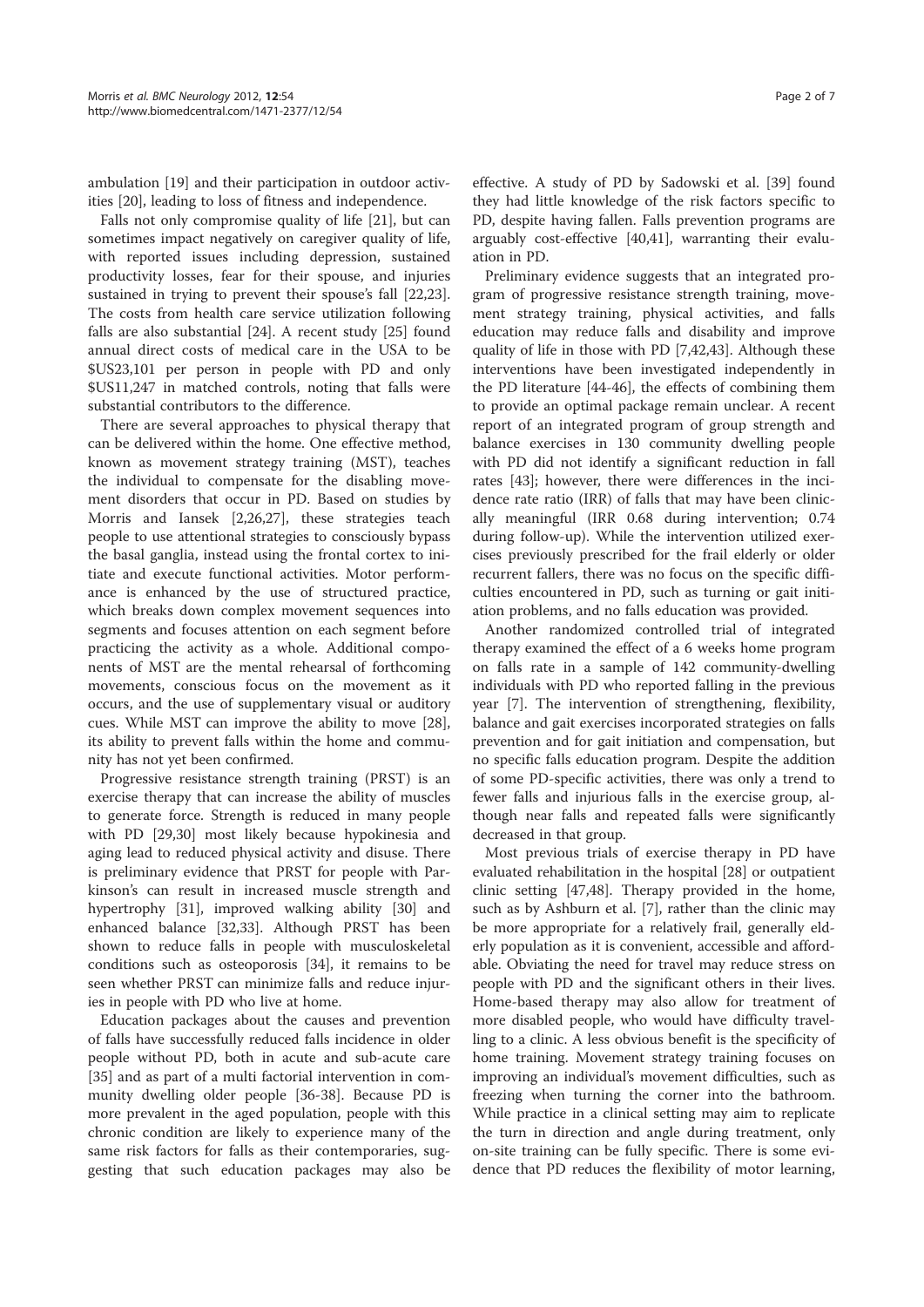increasing the need for task-specific practice [49]; thus home-based therapy seems particularly suitable for people with this condition.

The primary aim of the current study is to investigate whether a short (6 weeks) integrated home rehabilitation program (IR) comprising progressive resistance strength training, movement strategy training and falls prevention education reduces falls incidence over 12 months when compared to a home-based control "life skills" group. Secondary aims are to examine the effects of the IR program on disability and quality of life relative to the control group, and to explore the outcome of injurious falls. An economic evaluation from the perspective of the health care system will be carried out alongside the clinical trial.

# Methods/design

# Design

This study will be a prospective controlled trial with random allocation stratified by recruitment source to control for possible bias. Intention to treat analysis will be used and assessors blinded to group allocation. A concurrent economic analysis will evaluate the costs of falls and their management, as well as the costs of implementing the therapy intervention.

# Participants

Community-dwelling people with PD from metropolitan Melbourne will be recruited via hospital-based neurologists and the state Parkinson's support group if they have a neurologist-confirmed diagnosis of idiopathic PD. Other inclusion criteria are: aged above 21 years; Hoehn and Yahr [50] of  $<$  5, denoting the ability to walk independently with or without an aid; no overt dementia as determined by a Mini-Mental State Examination [51] score of >23/30, age adjusted. Participants must be able to follow simple instructions delivered in English, provide written consent to participation in the study and be medically safe to undertake an exercise program as determined by their neurologist.

# Power calculation and sample size

The primary dependent variable of falls frequency over 12 months was used to determine sample size. Based on previous studies [8,52] and setting power at 80%, alpha at 5% and with a drop-out rate of 20%, a sample size of 90 is required in each group to detect a clinically significant difference of 25% reduction in falls frequency in the intervention group. This sample size will also be sufficient to identify between-group differences in the secondary outcomes of the Movement Disorders Society – Unified Parkinson's Disease Rating Scale (MDS-UPDRS) [53] and Parkinson's Disease Questionnaire-39 items (PDQ-39) [54,55].

## Randomization and blinding

One hundred and eighty people with Parkinson's will be randomly allocated to either the intervention group (integrated rehabilitation program (IR)) or the control group who will participate in life skills information sessions (LS). Randomization will be stratified according to each referral source in permuted blocks of 6, 8 and 10 by an independent private trials coordination organization. Those involved in recruitment and assessment will be blind to group allocation.

## Interventions

The IR program and LS sessions will be delivered in participants' homes by therapists trained in the appropriate intervention at a standardized training session conducted by the study team. Both IR and LS programs will run for six weeks. Interventions will comprise one 60 minutes session per week delivered by a therapist, plus a 60 minutes "homework" session performed by the participant following pre-printed but individualized worksheets. Physiotherapists will deliver the IR intervention and allied health professionals including occupational therapists and speech pathologists will run the LS sessions. Both the IR program and the LS sessions will occur in addition to participants' usual healthcare.

#### Integrated rehabilitation program

The IR participants will undertake a structured but individually tailored program of (i) progressive resistance strength training (PRST), (ii) movement strategy training (MST) and (iii) falls prevention education. This protocol integrates elements from interventions previously detailed by Morris et al. [27]. Written advice to therapists will assist them to schedule the time allocated between the various activities. Strength training exercises will be prioritized over other activities if a participant is unable to complete all three components within the allotted time for each session (60 minutes). The "homework" program will repeat activities from the therapist's session for that week, modified to participant need and any safety issues. Pre-printed forms will be used to report the activities undertaken by each individual at each session and the amount of perceived effort used. Participants will record homework performance on similar forms. These data will enable later evaluation of adherence to and compliance with the interventions. Participants will be asked at each session whether they experienced any negative side effects of treatment such as muscle soreness or joint stiffness from the previous session, whether it required any health service attendance and the results recorded.

Participants will be given an intervention pack containing a booklet with the exercises pictured and described, a modified Rate of Perceived Exertion scale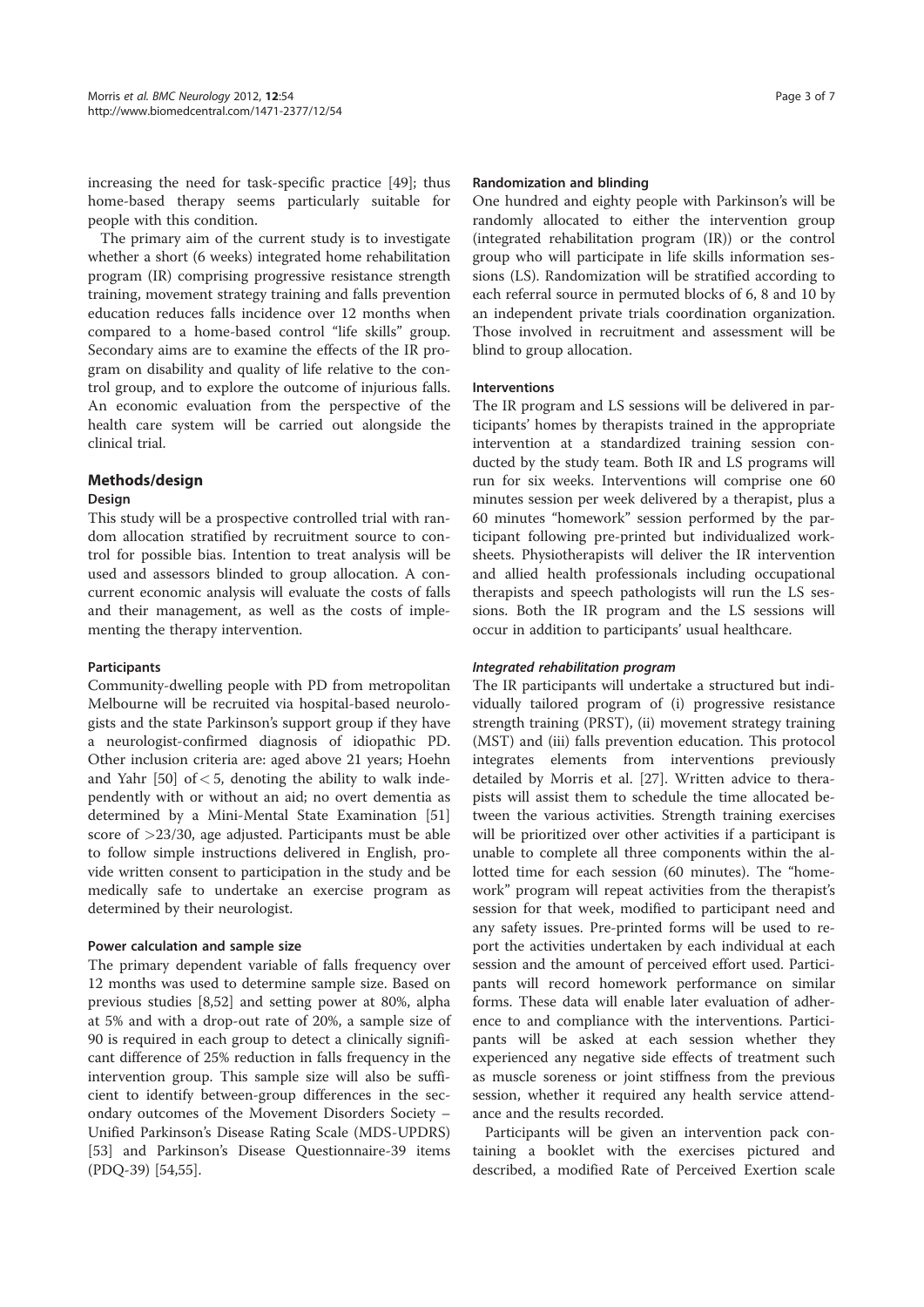(mRPE) [56], an exercise log book (used to monitor compliance with the homework program), a sheet of frequently asked questions about strength training and a booklet on falls prevention [57]. They will also receive a standard help sheet from Parkinson's Victoria listing resources for participant or caregiver support.

## (a) Progressive resistance strength training

Strength training will focus on the major muscle groups integral to functional gait, balance and transfers, such as quadriceps, glutei, hip abductor and trunk muscles. The five exercises incorporated are: sit to stand; step-ups; heel raises; standing hip abduction; and trunk extension and rotation. The training protocol will follow guidelines published by the American College of Sports Medicine to ensure optimal training stimulus [56]. Therapists will train participants how to perform the exercises safely, focusing on correct form. They will also assist participants to understand the level of perceived exertion required, i.e. hard – very hard  $(5 - 7)$  on the Modified Rating of Perceived Exertion [56]. Exercise resistance may be progressed by altering starting position or via a weighted vest or resistance bands. Participants will complete 2 sets of 8 to 12 repetitions of each exercise, with 2 minutes rest between each set, aiming for a minimum of three different strengthening exercises each session.

# (b) Movement strategy training

MST will be based upon the principles previously described in detail by Morris [2,26,27] emphasizing evidence-based training techniques for people with Parkinson's. These include the ability of participants to initiate and execute everyday functional activities, facilitated as appropriate by the use of cues (visual, auditory, cognitive or proprioceptive) and attentional strategies, such as conscious attention strategies, such as conscious attention. This training approach uses practice of everyday activities such as standing up, moving from chair to chair, standing and reaching, walking, walking while carrying objects or turning and bed mobility. Activities will be selected and progressed according to each participant's individual ability, needs and home environment. For more detail on possible progression, see Morris et al. (2011) [27].

#### (c) Falls education

Education about falls prevention will be based upon the content of the booklet "Don't Fall for It! Falls Can Be Prevented" [57]. The Commonwealth of Australia has adopted and published this guide for the prevention of falls in older people. It comprises advice on various aspects of falls and safety, such as an overview of risk factors, keeping mobile, medication, vision, feet and footwear, and safety in the home environment. Each IR session will reflect the booklet content, with particular reference as to how that topic may be relevant to the individual participant.

#### Life skills training

The control group's LS sessions will be of equivalent duration to the IR program, with the same therapistparticipant contact time and a weekly self-directed but structured "homework" session. The program will consist of a series of guided education and discussion sessions based on topics of interest. These will be selected by each participant from a pre-defined syllabus to optimize retention and interest. Topics include information on: relaxation; energy conservation; fatigue management; voice and communication; swallowing and diet; travel advice; and memory skills. No session content will relate to physical activity, exercise, walking, or falls risk education. Participants in the LS group will also be given a general intervention pack containing the standard help sheet from Parkinson Victoria, Australia. Ethics required us to provide a generic falls information sheet also.

#### **Assessments**

All assessments will be performed in the participant's home by a trained physiotherapist blind to group allocation. Participants will be reminded not to disclose their treatment or group allocation to the assessor. Assessments will occur in the week prior to therapy commencing (T1), in the week after six weeks' therapy (T2) and 12 months after therapy completion (T3). Difference between T1 – T2 assessments will allow evaluation of the immediate effect of therapy, while T2 to T3 difference will determine whether the IR program has a longer term effect. Each assessment will include the MDS-UPDRS [53], PDQ39 [54,55] and the EuroQol EQ-5D<sup>TM</sup> [58]. Medications and their dosage will be recorded on each test occasion.

# Outcome measures

# Primary

The primary outcome measure will be falls, defined as "an unexpected event in which the participants comes to rest on the ground, floor or lower level" [59]. Falls will be monitored during the 6 weeks intervention and for 12 months thereafter, consistent with the recommendations of the ProFaNE consensus group [60]. Participants will mark all falls on the day they occur on a falls calendar, or mark a month without falls by ticking a box marked "I had no falls". Pre-paid envelopes will be provided for the return of each month's calendar sheet. Injurious falls, defined as a fall requiring medical attention or any healthcare utilization, will be marked with a yellow sticker. Telephone calls will be used to remind participants who have not returned their monthly sheet. Calls will also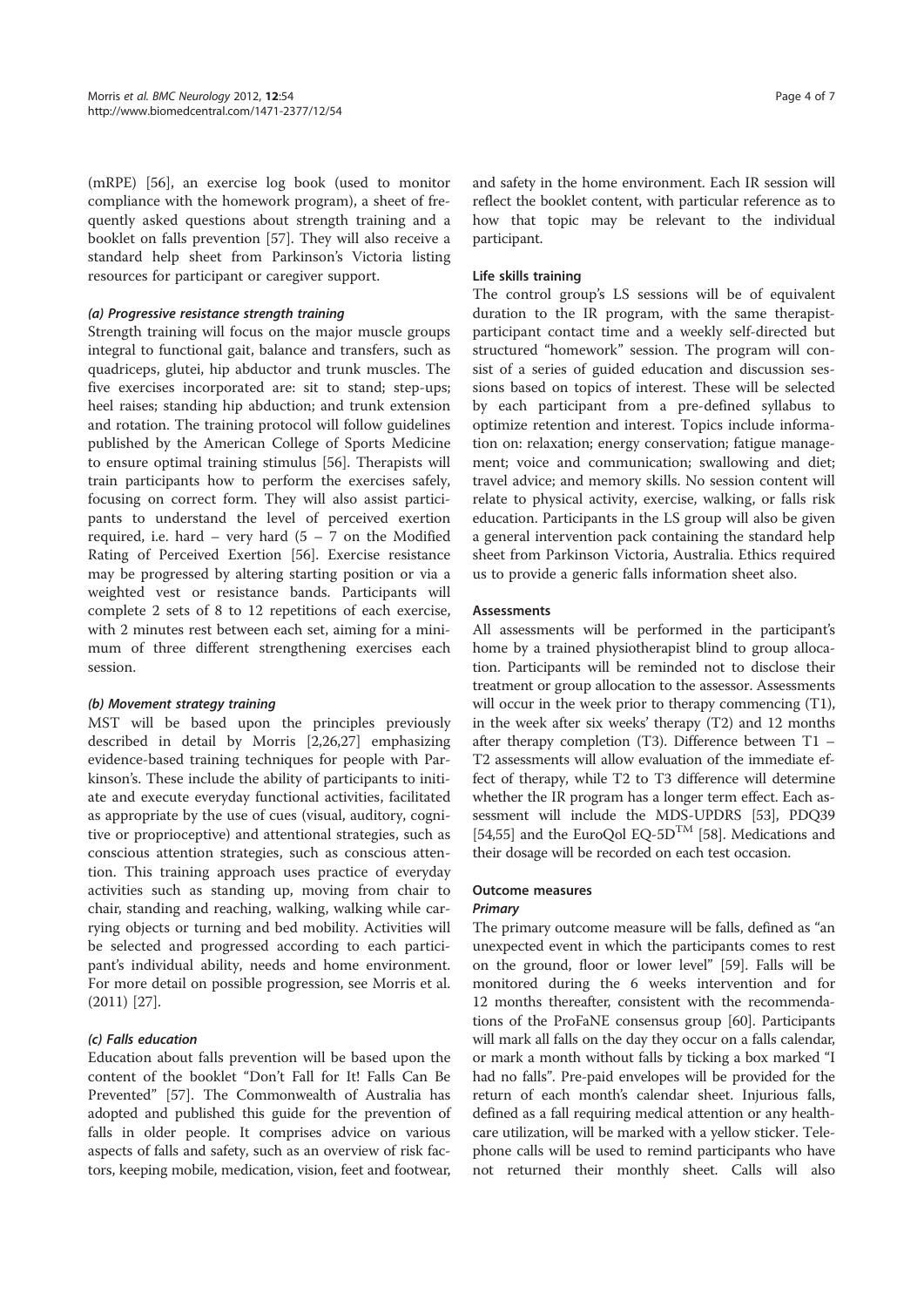investigate each injurious fall using a set questionnaire that examines the health and economic sequelae of the fall based on data from Medicare Australia, self-reported health care utilization and out-of-pocket expenditure.

## **Secondary**

Secondary outcome measures include changes in motor disability, global disability and quality of life. Changes in motor disability and global disability will be compared from pre- to post-therapy (T1 to T2) and from T2 to 12 months after therapy ceases (T3), using respectively the motor section III of the MDS-UPDRS [53,61] and the full MDS-UPDRS. The MDS-UPDRS is the current version of the original UPDRS [62], augmented and revised in line with the findings of its review taskforce (MDS, 2003), and represents the gold standard in PD assessment. Quality of life will be evaluated on the same occasions, using the disease-specific PDQ-39 [54,55] which has demonstrated validity, reliability and sensitivity. The widely used generic EQ-5D [58] will allow comparison of quality of life with non-PD populations [63].

#### Economic evaluation

To enable calculation of the costs of the intervention relative to the number of falls prevented, the direct costs of implementing the therapy programs including the costs of training therapists will be established. The additional information collected after injurious falls will allow calculation of the medical, medical ancillary, diagnostic and hospitalization costs associated with these falls in the 12 months follow-up period. An incremental cost effectiveness ratio (ICER) will be calculated for the primary outcome as the difference in total cost per fall prevented between the IR and LS groups. For the secondary outcomes the ICER will be calculated for cost per injurious fall prevented and cost per quality adjusted life year saved.

# Statistical analysis

# Primary

Falls, as the primary variable of interest, will be examined in four ways consistent with the recommendations of the ProFaNe group [60]:

- i. number of fallers
- ii. number of multiple fallers (two or more falls)
- iii. falls rate and time to first fall
- iv. relative risk (RR) will be calculated to compare number of fallers and number of multiple fallers between the two groups.

The number of falls and the falls rate per person per year in the two groups will then be compared using negative binomial regression models, an approach that takes into account all falls and adjusts for varying duration of follow up. Injurious falls, as defined above, will be analyzed in the same way.

#### **Secondary**

All variables will be examined using descriptive statistics to ensure they meet the assumptions necessary for parametric analysis. If not, non-parametric equivalent analyses will be used. Repeated measures ANOVA with planned comparisons will examine between group differences in the secondary outcome variables and investigate the effects of the intervention.

#### Trial registration and ethics approval

Ethical approval has been granted from the University of Melbourne Human Research and Ethics Committee (0824406). All participants will provide written informed consent. The trial is registered on the Australian and New Zealand Clinical Trials Registry (ACTRN1260800 0390381).

## **Discussion**

This randomized controlled trial will establish the outcomes and cost effectiveness of a short integrated rehabilitation program of home-based therapy for people with PD that integrates PRST, MST and falls education. Providing therapy in the home may enhance participation in the study and allow people with PD with a range of disabilities and levels of progression to access rehabilitation programs. The results will build on those from our earlier study [27]. This compared the ability of MST with falls education, and PRST with falls education to reduce falls each relative to a control group who received life skills education only. The results from the current project will provide further information on the effectiveness of home-based programs for people living with PD.

#### Abbreviations

PD: Parkinson's disease; H&Y: Hoehn and Yahr; MDS-UPDRS: Movement Disorders Society-Unified Parkinson's Disease Rating Scale; PDQ-39: Parkinsons' Disease Questionnaire – 39 items; EQ-5D: EuroQol-5D; mRPE: Modified rate of perceived exertion; IR: Integrated rehabilitation; LS: Life skills; MST: Movement strategy training; PRST: Progressive resistance strength training; ICER: Incremental cost effectiveness ratio.

#### Competing interests

The authors declare that they have no competing interests.

#### Acknowledgements

This project is funded by NH&MRC grant number 509129.

#### Author details

<sup>1</sup>Department of Physiotherapy, The University of Melbourne, Carlton, VIC 3010, Australia. <sup>2</sup> Musculoskeletal Research Centre, Faculty of Health Sciences, La Trobe University, Bundoora, VIC 3086, Australia. <sup>3</sup>Department of Physiotherapy, Faculty of Health Sciences, La Trobe University, Bundoora, VIC 3086, Australia. <sup>4</sup> Center for Health Economics, Monash University, Building 75, Clayton, VIC 3800, Australia. <sup>5</sup>Department of Neurology, Royal Melbourne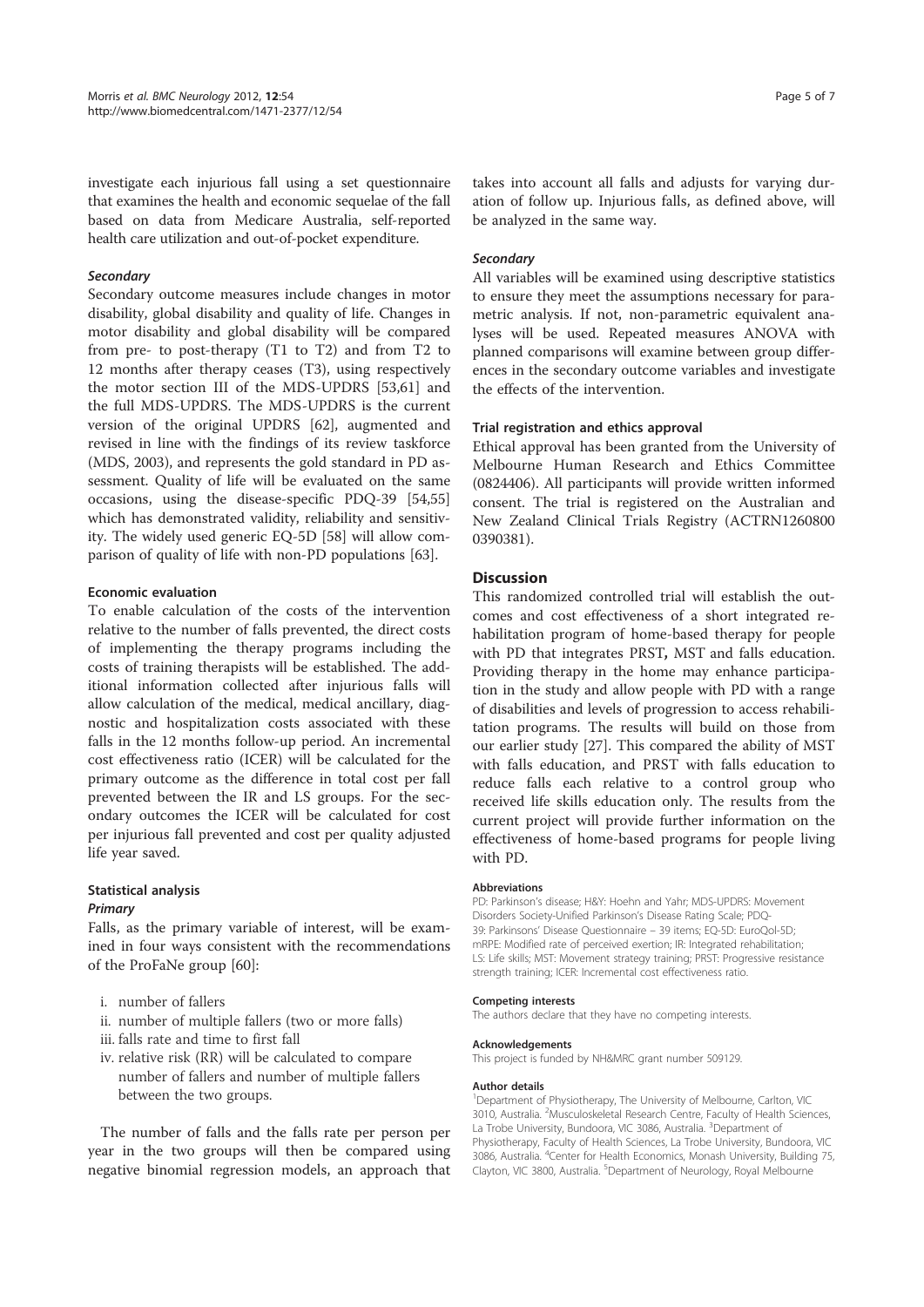Hospital, Parkville, VIC 3052, Australia. <sup>6</sup>Howard Florey Neurosciences Institute, The University of Melbourne, Parkville, VIC 3010, Australia. <sup>7</sup>Neurosciences Department, Monash Medical Centre, Clayton, VIC 3168, Australia.

#### Authors' contributions

MM, JMcG, FH, HM, JW, NT, AE, MH, PK conceived the idea for the study and participated in the design of the study. CM and MD acted as project managers and participated in subject recruitment and drafting of the manuscript. MM, JMcG, FH, S-E S and HB drafted the manuscript for submission and are involved in knowledge translation to clinicians. All the authors have read and approved the manuscript.

#### Received: 5 April 2012 Accepted: 16 July 2012 Published: 16 July 2012

#### References

- Keus SH, Bloem BR, van Hilten JJ, Ashburn A, Munneke M: Effectiveness of physiotherapy in Parkinson's disease: The feasibility of a randomised controlled trial. Parkinsonism Relat Disord 2007, 13(2):115–121.
- 2. Morris ME, Martin CM, Shenkman ML: Striding out with Parkinson's disease: Evidence-based physical therapy for gait disorders. Phys Ther 2010, 90(2):280–288.
- 3. Nieuwboer A, Kwakkel G, Rochester L, Jones D, van Wegen E, Willems AM, Chavret F, Hetherington V, Baker K, Lim I: Cueing training in the home improves gait-related mobility in Parkinson's disease: the RESCUE trial. J Neurol Neurosurg Psychiatry 2007, 78(2):134–140.
- 4. Understanding Parkinson's http://www.pdf.org/en/parkinson\_statistics.
- 5. Hely MA, Morris JG, Traficante R, Reid WG, O'Sullivan DJ, Williamson PM: The Sydney multicentre study of Parkinson's disease: progression and mortality at 10 years. J Neurol Neurosurg Psychiatry 1999, 67(3):300-307.
- 6. Wielinski CL, Erickson-Davis C, Wichmann R, Walde-Douglas M, Parashos SA: Falls and injuries resulting from falls among patients with Parkinson's disease and other parkinsonian syndromes. Mov Disord 2005, 20(4):410–415.
- 7. Ashburn A, Fazakarley L, Ballinger C, Pickering R, McLellan LD, Fitton C: A randomised controlled trial of a home based exercise programme to reduce the risk of falling among people with Parkinson's disease. J Neurol Neurosurg Psychiatry 2007, 78(7):678–684.
- 8. Wood BH, Bilclough JA, Bowron A, Walker RW: Incidence and prediction of falls in Parkinson's disease: A prospective multidisciplinary study. J Neurol Neurosurg Psychiatry 2002, 72(6):721–725.
- 9. Kerr GK, Worringham CJ, Cole MH, Lacherez PF, Wood JM, Silburn PA: Predictors of future falls in Parkinson disease. Neurology 2010, 75(2):116–124.
- 10. Matinolli M, Korpelainen JT, Sotaniemi KA, Myllyla VV, Korpelainen R: Recurrent falls and mortality in Parkinson's disease: A prospective twoyear follow-up study. Acta Neurol Scand 2011, 123(3):193–200.
- 11. Yarnall A, Rochester L, Burn DJ: The interplay of cholinergic function, attention, and falls in Parkinson's disease. Mov Disord 2011, 26(14):2496–2503.
- 12. Howland J, Peterson EW, Levin WC, Fried L, Pordon D, Bak S: Fear of falling among the community-dwelling elderly. J Aging Health 1993,  $5(2):229-243$
- 13. Tinetti ME, Williams CS: The effect of falls and fall injuries on functioning in community-dwelling older persons. J Geront: Med Sci 1998, 53(2):M112–M119.
- 14. Cumming RG, Salkeld G, Thomas M, Szonyi G: Prospective study of the impact of fear of falling on activities of daily living, SF-36 scores, and nursing home admission. J Geront: Biol Sci. Med Sci 2000, 55(5):M299–M305.
- 15. Friedman SM, Munoz B, West SK, Rubin GS, Fried LP: Falls and fear of falling: Which comes first? A longitudinal prediction model suggests strategies for primary and secondary prevention. J Am Geriatr Soc 2002, 50(8):1329–1335.
- 16. Mak MK, Pang MY: Balance confidence and functional mobility are independently associated with falls in people with Parkinson's disease. J Neurol 2009, 256(5):742–749.
- 17. Fletcher PC, Hirdes JP: Restriction in activity associated with fear of falling among community-based seniors using home care services. Age Ageing 2004, 33(3):273–279.
- 18. Nilsson MH, Drake AM, Hagell P: Assessment of fall-related self-efficacy and activity avoidance in people with Parkinson's disease. BMC Geriatr 2010, 10:78.
- 19. Lamont RM, Morris ME, Woollacott MJ, Brauer SG: Community walking in people with Parkinson's disease. Parkinsons Dis 2012 2012, doi:2012:856237
- 20. Wijlhuizen GJ, de Jong R, Hopman-Rock M: Older persons afraid of falling reduce physical activity to prevent outdoor falls. Prev Med 2007, 44(3):260–264.
- 21. Rahman S, Griffin HJ, Quinn NP, Jahanshahi M: Quality of life in Parkinson's disease: The relative importance of the symptoms. Mov Disord 2008, 23(10):1428–1434.
- 22. Martinez-Martin P, Arroyo S, Rojo-Abuin JM, Rodriguez-Blazquez C, Frades B, de Pedro Cuesta J: Burden, perceived health status, and mood among caregivers of Parkinson's disease patients. Mov Disord 2008, 23(12):1673–1680.
- 23. Schrag A, Hovris A, Morley D, Quinn N, Jahanshahi M: Caregiver-burden in Parkinson's disease is closely associated with psychiatric symptoms, falls, and disability. Parkinsonism Relat Disord 2006, 12(1):35–41.
- 24. Scuffham P, Chaplin S, Legood R: Incidence and costs of unintentional falls in older people in the United Kingdom. J Epidemiol Community Health 2003, 57(9):740–744.
- 25. Huse DM, Schulman K, Orsini L, Castelli-Haley J, Kennedy S, Lenhart G: Burden of illness in Parkinson's disease. Mov Disord 2005, 20(11):1449–1454.
- 26. Morris ME: Movement disorders in people with Parkinson disease: A model for physical therapy. Phys Ther 2000, 80(6):578–597.
- 27. Morris ME, Menz HB, McGinley JL, Huxham FE, Murphy AT, Iansek R, Danoudis M, Soh SE, Kelly D, Watts JJ: Falls and mobility in Parkinson's disease: Protocol for a randomised controlled clinical trial. BMC Neurol 2011, 11:93.
- 28. Morris ME, Jansek R, Kirkwood B: A randomized controlled trial of movement strategies compared with exercise for people with Parkinson's disease. Mov Disord 2009, 24(1):64-71.
- 29. Dibble LE, Hale TF, Marcus RL, Droge J, Gerber JP, LaStayo PC: High intensity resistance training amplifies muscle hypertrophy and functional gains in persons with PD. Parkinsonism Relat Disord 2009, 15(10):752–757.
- 30. Scandalis TA, Bosak A, Berliner JC, Helman LL, Wells MR: Resistance training and gait function in patients with Parkinson's disease. Am J Phys Med Rehabil 2001, 80(1):38–43. quiz 44–36.
- 31. Dibble LE, Hale TF, Marcus RL, Gerber JP, LaStayo PC: High intensity eccentric resistance training decreases bradykinesia and improves Quality Of Life in persons with Parkinson's disease: a preliminary study. Parkinsonism Relat Disord 2009, 15(10):752–757.
- 32. Hirsch MA, Toole T, Maitland CG, Rider RA: The effects of balance training and high-intensity resistance training on persons with idiopathic Parkinson's disease. Arch Phys Med Rehabil 2003, 84(8):1109-1117
- 33. Toole T, Hirsch MA, Forkink A, Lehman DA, Maitland CG: The effects of a balance and strength training program on equilibrium in Parkinsonism: A preliminary study. NeuroRehabil 2000, 14(3):165–175.
- 34. Teixeira LEPP, Silva KNG, Imoto AM, Teixeira TJP, Kayo AH, Montenegro-Rodrigues R, Peccin MS, Trevisani VFM: Progressive load training for the quadriceps muscle associated with proprioception exercises for the prevention of falls in postmenopausal women with osteoporosis: A randomized controlled trial. Osteoporos Int 2010, 21(4):589–596.
- 35. Haines TP, Hill A-M, Hill KD, McPhail S, Oliver D, Brauer S, Hoffmann T, Beer C: Patient education to prevent falls among older hospital inpatients: A randomized controlled trial. Arch Intern Med 2011, 171(6):516–524.
- 36. Comans TA, Brauer SG, Haines TP: Randomized trial of domiciliary versus center-based rehabilitation: Which is more effective in reducing falls and improving quality of life in older fallers? J Geront: Med Sci 2010, 65(6):672–679.
- 37. Gillespie LD, Gillespie WJ, Robertson MC, Lamb SE, Cumming RG, Rowe BH: Interventions for preventing falls in elderly people. Cochrane Database of Systematic Reviews (Online) 2003, (4). doi:CD000340.
- 38. Shumway-Cook A, Silver IF, LeMier M, York S, Cummings P, Koepsell TD: Effectiveness of a community-based multifactorial intervention on falls and fall risk factors in community-living older adults: A randomized, controlled trial. J Geront: Med Sci 2007, 62A(12):1420–1427.
- 39. Sadowski C, Jones CA, Gordon B, Feeny D; Knowledge of risk factors for falling reported by patients with Parkinson disease. J Neurosci Nurs 2007, 39(6):336–341.